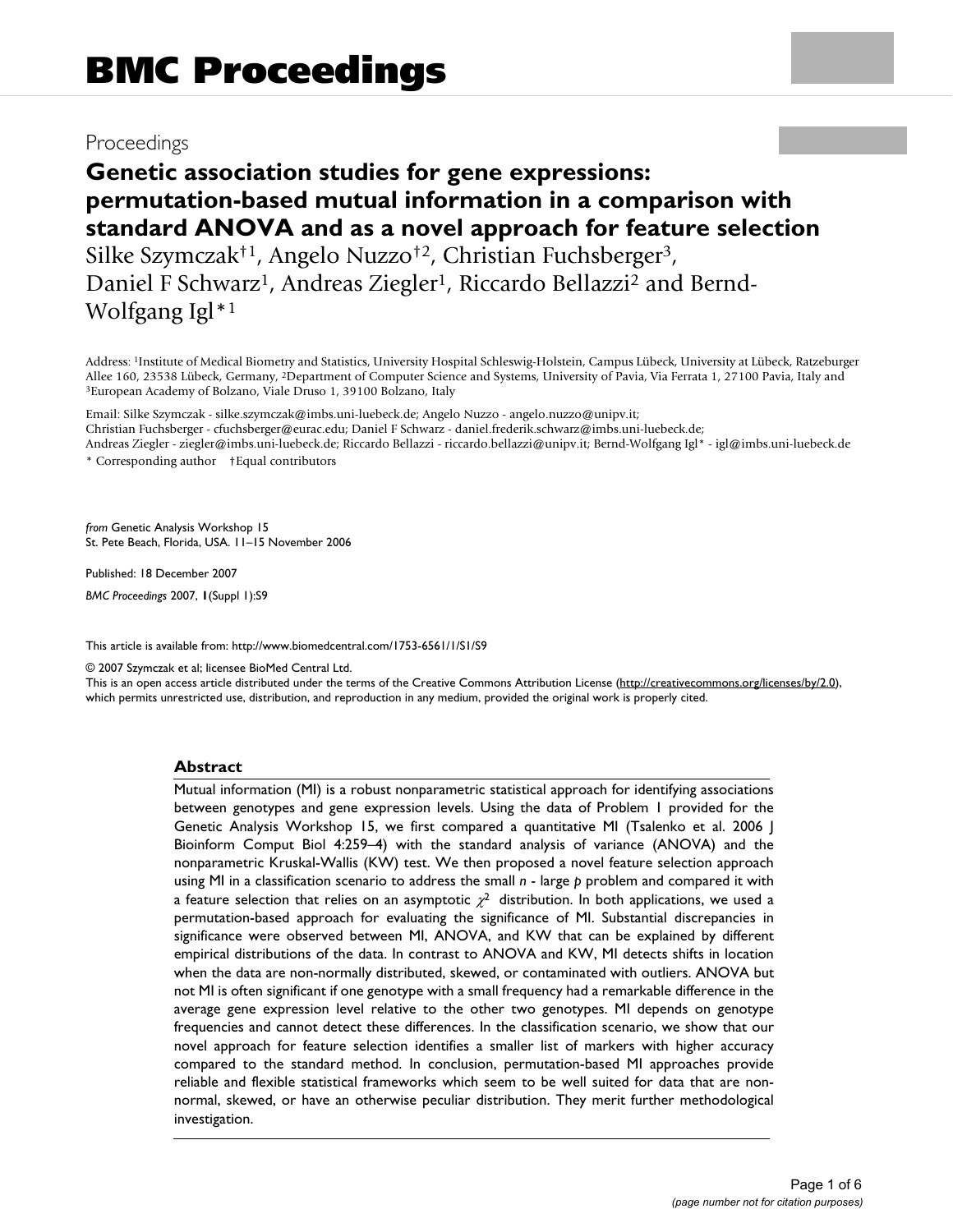### **Background**

Gene expression varies substantially in humans, and variation in the expression level of many genes is heritable. One of the most challenging aspects is, however, the identification of associations between genotypes and gene expression levels, for which transcript levels are viewed as phenotypes. This has become more important as high throughput technologies enable researchers to genotype single-nucleotide polymorphism (SNP) markers on a genome-wide scale and to measure gene expression levels of thousands of genes simultaneously. However, regardless of the final goal of a specific study, a number of problems arise frequently, related to the very nature of the genetic data. Herein, we have identified two such problems in which the use of standard statistical methods may be inappropriate or provide suboptimal results.

A first particular challenge is that gene expression data often are not normally distributed [1]. In many situations, data distributions are highly skewed, contaminated with outliers, or even completely unknown. Consequently, common parametric approaches like the standard analysis of variance (ANOVA) are often inadequate for statistical inference. The underlying model assumptions such as normality are substantially violated, and robust nonparametric methods are reasonable alternatives.

A second challenge is caused by the small *n* - large *p* problem because a relatively small number of subjects is classified by using a relatively large number of genotypes. Subsequently, an almost infinite number of possible solutions explain the data equally well, and a key problem is to reduce the number of attributes using a suitable feature selection strategy.

One approach to tackle the two problems is the use of mutual information (MI), a nonparametric approach from information theory. First applications of its use for analyzing genotypes and expression data have been published very recently [2,3]. In particular, Tsalenko et al. [4] proposed a quantitative MI score (QMIS) for analyzing SNPexpression association matrices.

First, we compare the permutation-based QMIS of Tsalenko et al. [4] with the standard statistical approaches in an ANOVA-type setting. Specifically, we systematically investigate the causes for differences in statistical test results of QMIS, the standard parametric ANOVA, and the Kruskal-Wallis (KW) test. We show that these can be explained by the distributions of gene expression levels conditional on the SNP genotypes.

In the second application, we aim at classifying the molecular phenotype data of subjects obtained from clustered gene expression profiles using a small set of features. In particular, we propose a novel permutation-based MI strategy for feature selection and compare it with a standard feature selection approach which relies on the asymptotic  $\chi^2$  distribution.

In both applications, we utilize the Genetic Analysis Workshop (GAW) 15 Problem 1 data.

### **Methods**

### *Data*

Data for Problem 1 of GAW 15 come from 14 three-generation CEPH (Centre d'Etude du Polymorphisme Humain) Utah families. All 194 members of these families were genotyped at 2882 autosomal and X-linked SNPs. Expression levels in lymphoblastoid cells were measured for 8500 genes. 3554 transcripts were selected by Morley and colleagues [5] because of greater variation among individuals than between replicated measurements. For all analyses, we used log-transformed expression levels.

### *Mutual information*

The concept of MI is based on the entropy of a random variable. Shannon [6] defined entropy as a measure of uncertainty in predicting a future value of a random variable *X*. In other words, the entropy can be viewed as a quantity representing the information associated with an outcome of *X*. In case of a discrete random variable *X* with outcomes  $x \in$  $\mathcal X$  , the entropy is given by

$$
H(X) = -\sum_{x \in X} p_X(x) \log_2 p_X(x) = \sum_{x \in X} p_X(x) \log_2 \frac{1}{p_X(x)},
$$

where  $p_X(x) = P_X(X = x)$ , and  $X$  denotes the sample space of *X*. The entropy is non-negative, disappears in case of a degenerate random variable and is maximal for a uniformly distributed *X*. For estimation, we use empirical frequencies  $\hat{p}_X(x = i) = \frac{n_i}{n}$ , where  $n_i$  is the number of observations with  $X = i$ , and *n* is the total sample size. A natural estimator of *H*(*X*) is thus given by  $\widehat{H}(X) = -\sum_{i=1}^{|X|} \frac{n_i}{n} \log_2 \frac{n_i}{n}$ , where  $|X|$  is the cardinality of  $\mathcal X$  .  $i) = \frac{n_i}{n}$  $\widehat{H}(X) = -\sum_{i=1}^{\left|X\right|} \frac{n_i}{n} \log_2 \frac{n_i}{n}$  , where  $\left|X\right|$ 

MI extends the latter concept to random variables *X* and *Y*, and measures their mutual dependence. In the discrete case, *MI*(*X*, *Y*)

is defined as

$$
MI(X,Y) = \sum_{x \in X} \sum_{\gamma \in \mathcal{Y}} p_{XY}(x,\gamma) \log_2 \frac{p_{XY}(x,\gamma)}{p_X(x)p_Y(\gamma)},
$$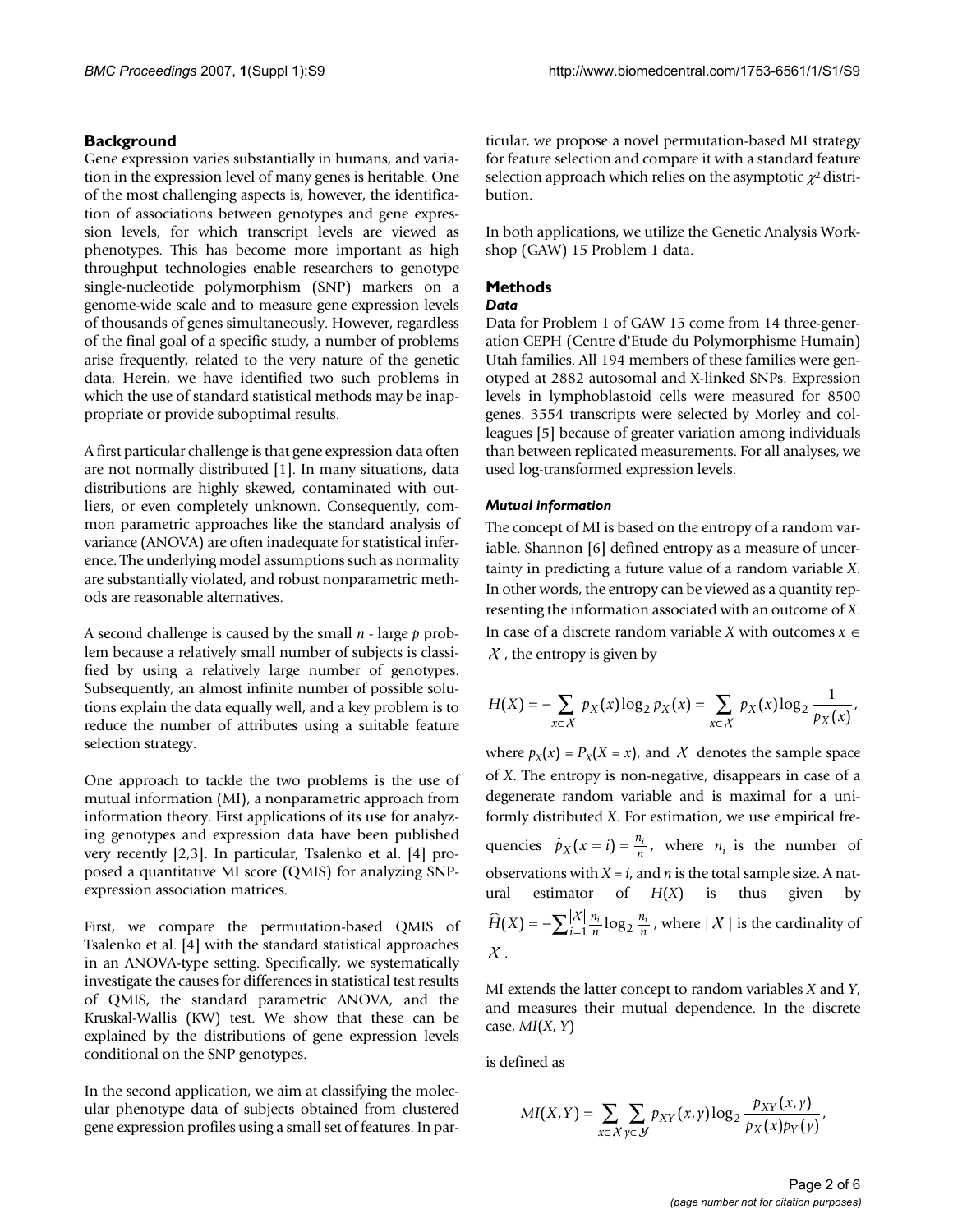where  $p_{xy}(x, y)$  denotes the joint probability of *X* and *Y*, and  $p_X(x)$  and  $p_Y(y)$  are the corresponding marginal probabilities. *MI*(*X*, *Y*) quantifies the amount of information that one random variable contains about the other. Equivalently, *MI*(*X*, *Y*) measures the reduction in uncertainty of *X* if *Y* is known, and vice versa. Thus, for two independent variables *X* and *Y*, observing one of them does not lead to an information gain concerning the other one. In this case,  $p_{XY}(x, y) = p_X(x) \cdot p_Y(y)$ , so that the ratio equals one and, subsequently,  $MI(X, Y) = 0$ . The other extreme case occurs if X and *Y* are completely linearly related. Then, all information conveyed by *X* can be found within *Y*. *MI*(*X*,*Y*) can then be calculated using the entropy of one of both variables.

Moreover, *MI*(*X*, *Y*) is symmetric, non-negative and is related to the entropy via

$$
MI(X, Y) = H(X) - H(X | Y) = H(X) + H(Y) - H(X, Y),
$$

where  $H(X | Y)$  denotes the conditional entropy, and  $H(X, Y)$ *Y*) is the joint entropy of *X* and *Y*. Because  $H(X | X) = 0$ , we obtain  $H(X) = MI(X, X)$ , and  $H(X | Y) \ge 0$  yields  $MI(X, X) \ge$ *MI*(*X*, *Y*). In other words, no other variable can contain more information about *X* than *X* itself.

For discrete random variables, the distribution of *MI*(*X*, *Y*) can be approximated by a second-order Taylor series. In case of stochastically independent random variables *X* and *Y*, the resulting expression is related to a  $\chi^2$ -test of independence and follows a gamma distribution [7]. As a consequence, optimal asymptotic statistical properties of the  $\chi^2$ -test also hold for MI [2]. However, the required regularity conditions are not always met. Thus, the approximation to the  $\chi^2$  distribution is imprecise if sample sizes are small, if the numbers per class differ substantially, or if the number of classes is small. In these cases, the use of empirical *p*-values as obtained from a permutation procedure is preferable.

If one of the variables, say *Y*, is continuous with observations  $\gamma \in \mathbb{R}$ , a QMIS can be calculated [4]. To this end, a threshold *q* is determined, leading to a dichotomous variable *Y<sub>q</sub>* such that *Y<sub>q</sub>* = *I*(*Y* <*q*), where *I*(·) denotes the indicator function. *QMIS*(*X*, *Y*) is then defined as the maximum possible MI:

$$
QMIS(X, Y) = \max_{q \in \mathbb{R}} MI(X, Y_q).
$$

Analogously to the entropy, relative frequencies can be used to determine  $\widehat{MI}(X,Y_q)$  . For a given threshold  $q$  and using the right hand side of eq. (1), an estimator is given by

$$
\widehat{MI}(X,Y_q) = \sum_{i=1}^{|X|} \sum_{j=1}^{2} \frac{n_{ij}}{n} \log_2 \frac{n_{ij}}{n} - \sum_{i=1}^{|X|} \frac{n_{i}}{n} \log_2 \frac{n_{i}}{n} - \sum_{j=1}^{2} \frac{n_{j}}{n} \log_2 \frac{n_{j}}{n},
$$

where  $n_{i.} = \sum_{j=1}^{2} n_{ij}$  and  $n_{.j} = \sum_{i=1}^{\vert X \vert} n_{ij}$  and  $n_{ij}$  is the number of observations in group *j* defined by  $Y_a$  with  $X = i$ .

The estimator given in Eq. (3) is solely based on frequencies and does not involve any continuous measurements such as squared deviations from a mean value. As a consequence, the QMIS approach is robust against outliers and does not require any specific shape of distribution.

#### *Application 1: comparison of QMIS with ANOVA and KW*

In the first application, we compared the permutationbased QMIS with the standard parametric ANOVA and the nonparametric KW for detecting associations between a single gene expression level and a single SNP. We systematically investigated the causes for differences in statistical test results. We calculated QMIS according to Eq. (2) using estimates obtained from Eq. (3). To specify a final threshold for each gene, the range of expression values was divided into 10 equidistant intervals, yielding 11 potential thresholds within the maximization process. The number of intervals was limited to reduce computation time.

Empirical *p*-values were computed using a permutation procedure. In doing so, for each of the *N* = 104 permutations, genotypes were fixed, while gene expressions were permuted. In cases where no permuted test statistic was at least as extreme as the test statistic using the original data, calculations were repeated with *N=*108 permutations. To allow for heteroscedastic errors, the Welch modification of the parametric ANOVA was used. Finally, we denoted an association of gene *i* and transcript *j* to be significant if the *p*-value is less than  $\alpha_{\text{local}} = 10^{-4}$ .

To avoid within-family dependencies, we only used founder data for model comparisons. In addition, SNPs with less than 5% of samples for each genotype and more than 5% of missing genotypes were removed, yielding 3554 genes and 1089 SNPs.

Differences in *p*-values between the different approaches were visualized using hexagon binning [8]. All computations were done using the computer program R including special parts implemented in C.

#### *Application 2: feature selection in classification*

In the second application, we aimed at classifying the molecular phenotype data using a small set of features.

Within the first step, we created clusters of individuals with similar gene expression profiles. The data were modeled as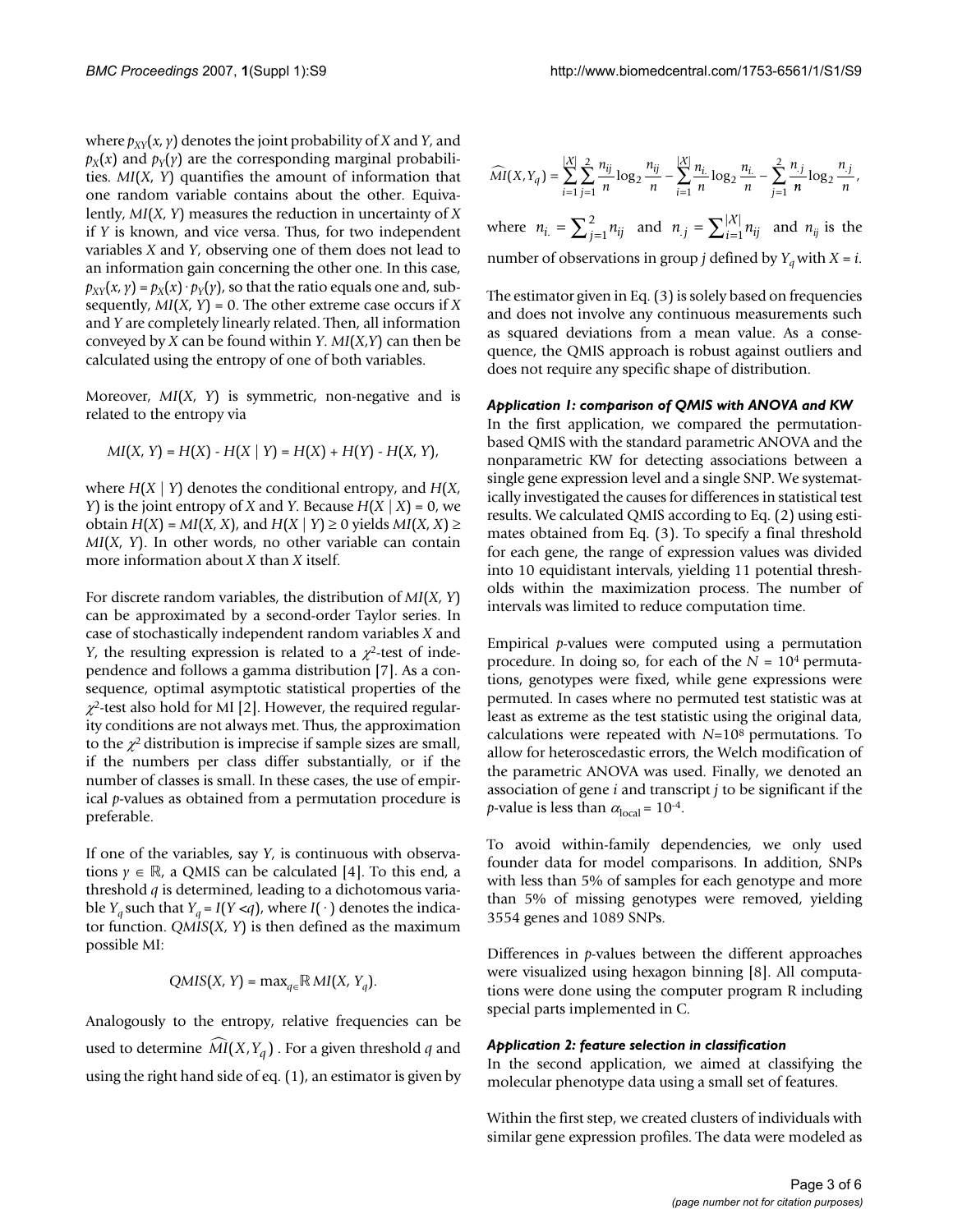a finite mixture of Gaussian distributions, and the most likely cluster partition was determined by an expectationmaximization (EM) algorithm using a 10-fold cross-validation procedure to determine the optimal number of clusters. After the clustering step we assigned a label to each individual, which was used to perform a supervised learning task on the basis of the genotype information.

In what followed, we considered SNPs and clusters as random variables and computed the MI between them. We evaluated the significance of MI in two ways. First, we focused on a parametric approach and used the relation between MI and the  $\chi^2$ -test of independence. More precisely, we considered a  $\chi^2$ -test in which the degrees of freedom (d.f.) are equal to (number of genotypes - 1) (number of classes - 1) at a significance level of  $\alpha$  = 0.001. Second, we applied a novel nonparametric approach based on a permutation method inspired by the significance analysis of microarrays (SAM) technique [9]. This approach allowed us to evaluate the expected false discovery rate (FDR) on the empirical "null" distribution of MI values by choosing a threshold for the MI. Conversely, by defining a desired FDR, we could choose a suitable corresponding threshold value for MI (Figure 1).

The step following feature selection was classification. We estimated the goodness-of-fit of the model using a 10-fold cross-validation. We determined the accuracy of the classification procedure as the proportion of correctly classified individuals. A person was classified correctly if the classification step led to that class that was specified in the previous cluster analysis. In general, a cross-validation resolves the problem of obtaining a test set, but it is affected by a selection bias that is often ignored. Here, the selection bias may result from performing feature selection on the entire data set before running a cross-validation. In this way, all the cross-validation learning steps are affected by the bias provided by feature selection, because the entire data set was already used for selecting the most interesting features. To overcome this problem, we included the feature selection step in the cross-validation procedure, as recommended by Simon et al. [10], to select

- Create  $n = 1000$  new datasets by random swapping individuals between clusters 2. For the i-th dataset compute  $M_{ij}^1(S_k, C)$  between each SNP  $k$  and clusters  $C$ , where  $k = 1, ..., 2882$  and  $i = 1, ..., n$ .
- 3. For each SNP  $k$  compute the mean value  $\overline{Ml_k} \coloneqq E_i\left[Ml_i(\mathcal{S}_k,C)\right]$  for all  $i=1,...,n$
- 4. Let  $d_k = \overline{Ml_k} Ml_k$  be the difference between the expected score  $\overline{Ml_k}$  and the observed score  $MI_k$  of the k-th SNP computed on the original dataset.
- 5. Select SNPs for which  $d_k > \Delta$ , where  $\Delta$  is a threshold value that may be defined by the user to get an admissible value of false discovery rate.
- 6. The false discovery rate is evaluated by looking at the proportion of SNPs with  $\left. M\right| _{k}$  higher than  $\min_{i \in I} MI_i$  where L denotes the set of selected SNPs.

### **Figure 1** detect differences in location. **Feature selection based on permutation method.**

the most informative SNPs on each of the 10 training sets and to use them only on the corresponding *j*th test set.

Because feature selection was made in each iteration step of the cross-validation, a different SNP list was generated in each run of the procedure. To derive a consensus SNP list, we extracted those SNPs that were selected in each run of the cross-validation process. Therefore, this set contained the most important SNPs regardless of small changes in the training set.

The WEKA software version 3.4 [11] was employed for both clustering with 10-fold cross-validation and classification using the learning machines naïve Bayes, support vector machine (SVM) and *k*-nearest-neighbor (KNN). For the number of neighbors in KNN, we chose *k* = 1, 5, 10, and for all learning machines we used the default settings of the package.

### **Results and discussion**

*Application 1: comparison of QMIS with ANOVA and KW* The three statistical methods QMIS, ANOVA and KW produced remarkably different results. First, the total number of significant associations varies between 117 for the KW, 340 for QMIS, and 3149 for ANOVA. Only 28 associations are significant in all three approaches. In other words, concordant results are less frequent than modelspecific significances. When looking at all *p*-values, substantial discrepancies between QMIS and the KW become apparent (Figure 2, left), whereas *p*-values from ANOVA and the rank-based ANOVA-type KW are more comparable (Figure 2, right).

We now give an explanation for these discrepancies and, for this purpose, consider situations in which only one statistical procedure led to a significant result. The left plot in Figure 3 illustrates a scenario in which QMIS is significant, but ANOVA is not. Here, substantially different data distributions are observed for the three genotypes. More specifically, the first is left-skewed, the second is symmetric, and the third is right-skewed. Obviously, these groups are quite similar in variability but differ in location. However, mean values are inadequate for estimating the individual location parameters because of the different shapes of the empirical distributions and should therefore not be used for a statistical comparison with a global center. As a consequence, the parametric ANOVA procedure does not detect the obvious differences in location. In contrast, QMIS is solely based on frequencies and does not involve real valued distances. Thus, this mechanism is robust against variation in skewness and also robust against outliers. In such a scenario, the QMIS procedure is able to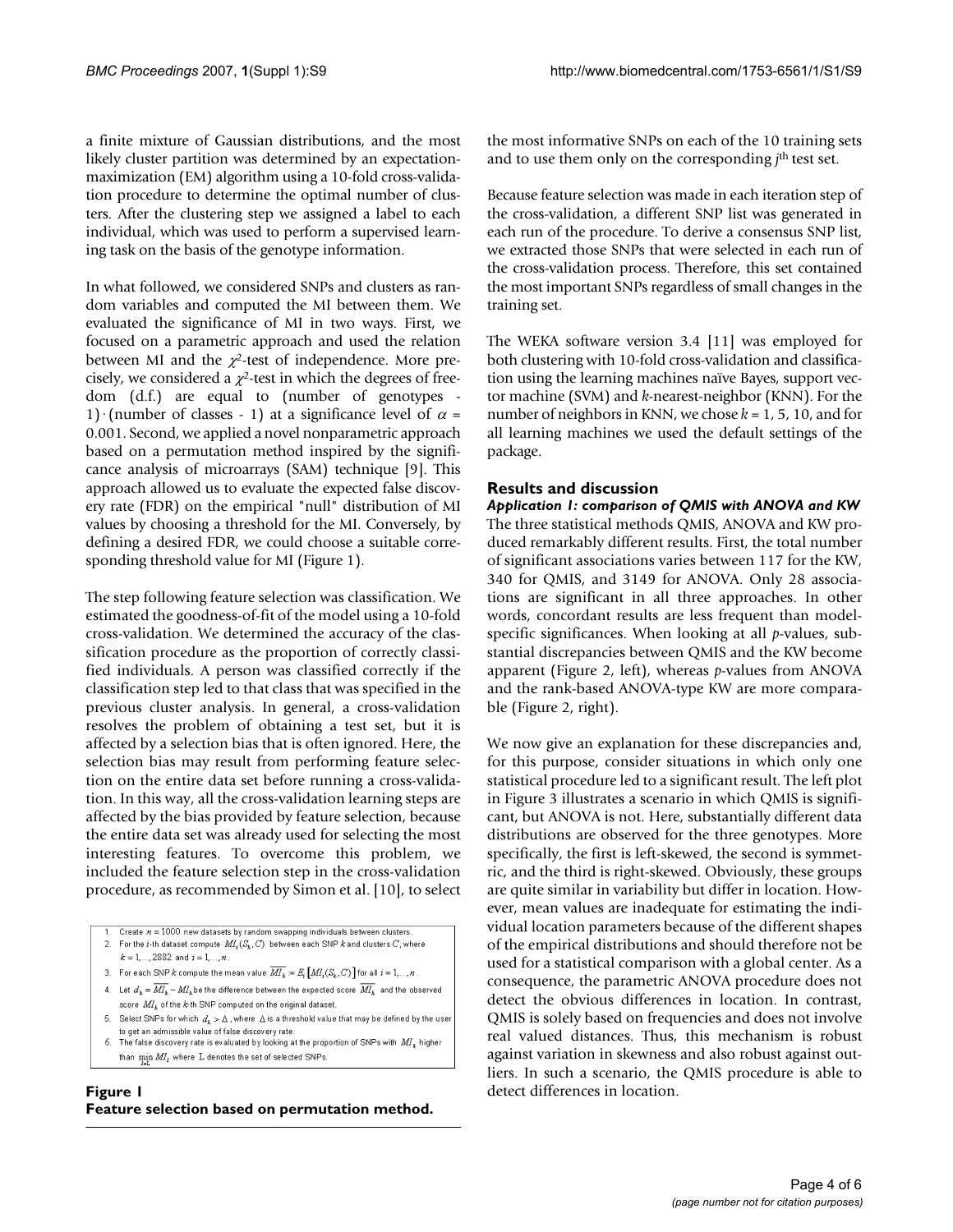

**Scatterplots of** *p***-values using a hexagon binning procedure**. Left, QMIS and KW. Right, ANOVA and KW.

In cases where ANOVA is significant but QMIS is not, we often observed one genotype with a small frequency which, at the same time, showed a remarkable difference in the average gene expression level to the other two genotype groups. QMIS cannot detect these differences because it depends heavily on genotype frequencies.

The right plot of Figure 3 gives an example for a significant *p*-value from QMIS but a non-significant KW. Again, distributions are dissimilar in shape and differ in both variability and skewness. The KW assumes, however, similar types of distributions per group to analyze shift alternatives. Consequently, only the frequency-based QMIS approach is able to detect the apparent differences in location.



### Figure 3

**Gene expression levels by genotypes in cases with divergent results for QMIS, ANOVA, and KW**. Left, QMIS significant, ANOVA not significant. Right, QMIS significant, KW not significant. Box plots display median, quartiles, largest non-outlier and extremes.

Interestingly, whenever the *p*-value of the KW is significant, the *p*-value from QMIS is small. Thus, QMIS seems to be more sensitive to any kind of difference in gene expression levels between genotype groups. In principle, a MI strategy without dichotomizing the expression level might be superior. Such a procedure uses the complete information of a continuous variable and was proposed by Dawy et al. [2]. It is, however, computationally intractable because of the required numerical integration for association-expression matrices. Furthermore, results can be unstable [2].

Finally, all three approaches, i.e., QMIS, ANOVA, and KW are significant only in situations in which there are extreme differences in location parameters.

### *Application 2: feature selection in classification*

In an initial step, five clusters were identified by the EM algorithm. Then classification was performed using three different classifiers with both feature selection criteria described above, showing that the nonparametric approach improves classification performances in contrast to the parametric one. Using the  $\chi^2$ -test with 8 d.f., more than 350 SNPs were selected at each iteration of the cross-validation, yielding a best final accuracy of about 50%. In contrast, feature selection based on MI with permutation reduces the number of informative SNPs to 200 with a final accuracy of 64.66% using naïve Bayes classifier. SVM and optimal KNN (*k* = 1) have slightly smaller classification accuracies of 62.37% and 54.65%.

Seventy-five SNPs are always selected among the different training-test pairs and therefore comprise the final SNP list. If only these SNPs are used for classification, the accu-